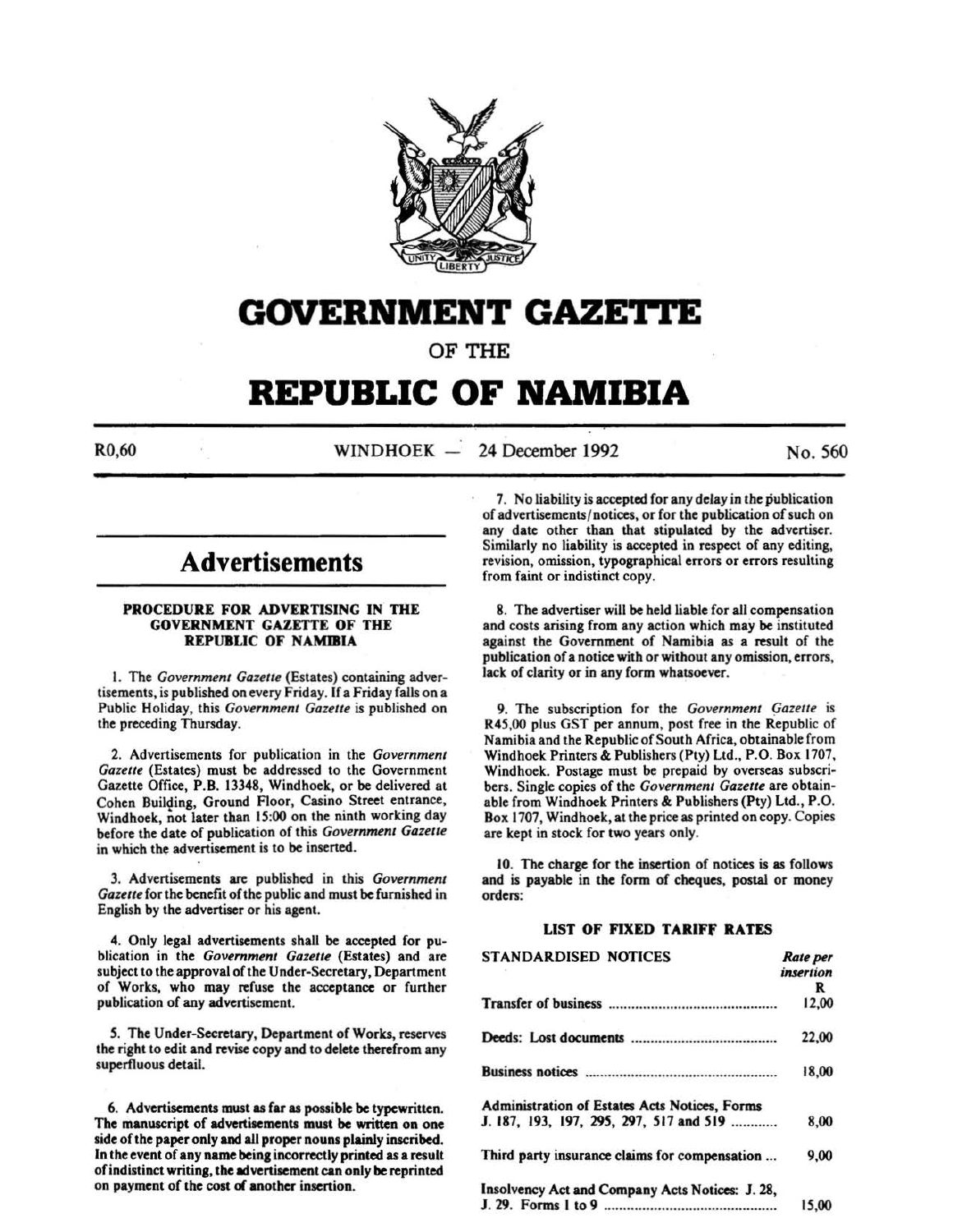| $J.B.$ - Forms 2 and 6 - additional statements<br>according to word count table, added to the basic<br>traffic.                                                                                        |        |
|--------------------------------------------------------------------------------------------------------------------------------------------------------------------------------------------------------|--------|
| Change of name (two insertions)                                                                                                                                                                        | 108,00 |
| Naturalisation notices (including a reprint for the                                                                                                                                                    | 8,00   |
| Unclaimed moneys $-$ only in the Government<br>Gazette, closing date 15 January (per entry of                                                                                                          | 3,00   |
|                                                                                                                                                                                                        | 18,00  |
|                                                                                                                                                                                                        | 8,00   |
| NON-STANDARDISED NOTICES                                                                                                                                                                               |        |
| Company notices:                                                                                                                                                                                       | R      |
| Short notices: Meetings, resolutions, offers of<br>compromise, conversions of companies, voluntary<br>windings-up, et.: closing of members' registers<br>for transfer and/or declarations of dividends | 40,00  |
|                                                                                                                                                                                                        |        |
| Declaration of dividends with profit statements,                                                                                                                                                       | 90,00  |
| Long notices: Transfers, changes in respect of<br>shares or capital, redemptions, resolutions, volun-                                                                                                  | 120,00 |

|                                                            | 40,00  |
|------------------------------------------------------------|--------|
| Liquidators' and other appointees' notices                 | 25,00  |
| SALES IN EXECUTION AND OTHER PUBLIC SALES:                 |        |
|                                                            | 65,00  |
| Public auctions, sales and tenders:                        |        |
|                                                            | 22,00  |
|                                                            | 54,00  |
|                                                            | 82,00  |
| <b>ORDERS OF THE COURT:</b>                                |        |
| Provisional and final liquidations or sequestra-           |        |
| tions<br>Reduction or change in capital mergers, offers of | 50,00  |
| compromise                                                 | 120,00 |
| Judical managements, curator bonis and similar             |        |
|                                                            | 120,00 |
|                                                            | 15,00  |
|                                                            | 15,00  |
| Supersession and discharge of petitions (J. 158)           |        |
| 11. The charge for the insertion of advertisements other   |        |

II. The charge for the insertion of advertisements other than the notices mentioned in paragraph 10 is at the rate of R3,00 per em double column. (Fractions of a em must be calculated as a em).

12. No advertisements shall be inserted unless the charge is prepaid. Cheques, drafts, postal or money orders must be made payable to the Under-Secretary, Department of Works, Private Bag 13348, Windhoek.

#### FORM J 187

# LIQUIDATION AND DISTRIBUTION ACCOUNTS IN DECEASED ESTATES LYING FOR INSPECTION

In terms of section 35(5) of Act 66 of 1965, notice is hereby given that copies of the liquidation and distribution accounts (first and final, *unless otherwise stated)* in the estates specified below will be open for the inspection of all persons interested therein for a period of 21 days (or shorter or longer if *specially stated)* from the date specified or from the date of publication hereof, whichever may be the later, and at the offices of the Master and Magistrates as stated.

Should no objection thereto be lodged with the Master concerned during the specified period, the executors will proceed to make payments in accordance with the accounts.

705/92 BONADEI Innocente Lucio, 260215 01 0007 8, No. 29 Kastel Road, Windhoek. Silvana Bonadei (born Poletti). Windhoek & Cape Town. K.P. Ward, P.O. Box 178, Cape Town.

#### FORM J 193

#### NOTICE TO CREDITORS IN DECEASED ESTATES

All persons having claims against the estates mentioned below are hereby called upon to lodge their claims with the executors concerned, whithin 30 days (or otherwise as indicated) calculated from the date of publication hereof. The information is given in the following order: Estate number, surname and christian names, date of birth, identity number, last address, date of death; surviving spouse's names, surname, date of birth and identity number; name and address of executor or authorised agent, period allowed for lodgement of *claims* if *other than 30 days.* 

555/92 ERASMUS (born Potgieter) Magdalena Johanna, Windhoek, 26 August 1935, 350826 01 0007 8, Nieuhuis Flat No.2, Tsumeb, 13 November 1992. Petrus Jacobus Erasmus. F.M. Oehi-Trust, P.O. Box 133, Windhoek.

503/92 DIEKMANN Gisela Martha Gerda Diekmann (born Bohrer), Windhoek, 26 April 1926, 260426 01 0011 2, Farm Hamakari, Otjiwarongo district, 25 September 1992. A. Davids & Co., P.O. Box II, Otjiwarongo.

-<br>.<br>.

-<br>-<br>.

 $\overline{\phantom{a}}$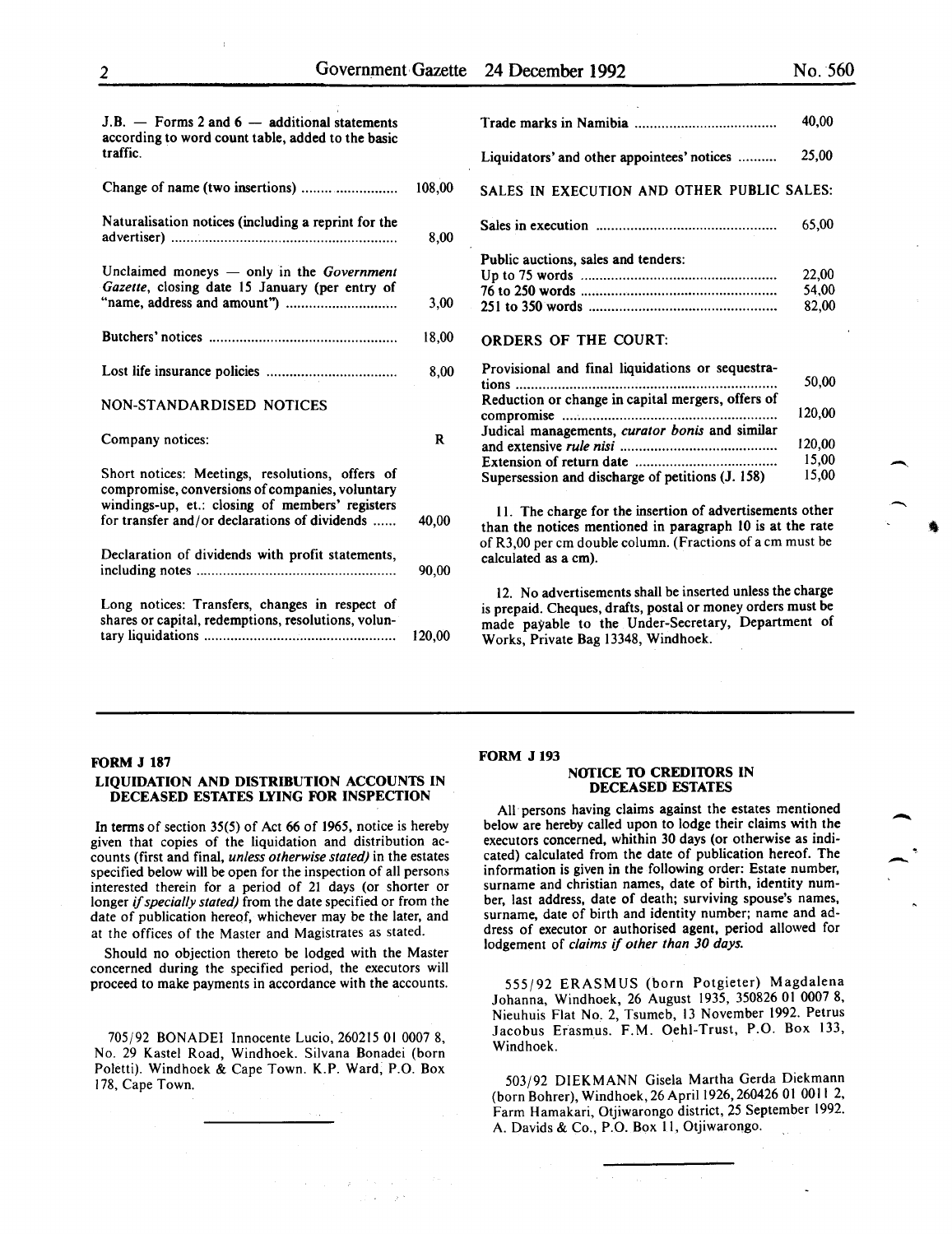FORM 1

#### APPOINTMENT OF TRUSTEES AND LIQUIDATORS AND PROOF OF CLAIMS IN SEQUESTRATED ESTATES OR COMPANIES BEING WOUND UP

Pursuant to sections 40(3), 56(3) and 77 of the Insolvency Act, 1936, sections 129, 179 and 182 of the Companies Act, 1973, notice is hereby given that the persons mentioned below have been appointed trustees or liquidators, as the case may be and the persons indebted to the estates or companies are required to pay their debts to them forthwith unless otherwise indicated.

Meetings of creditors or contributories of the said estates or companies will be held on the dates and at the times and places mentioned below, for proof of claims against the estates or companies, for the purpose of receiving the trustees' or liquidators' reports as to the affairs and conditions of the estates or companies and for giving the trustees or liquidators directions concerning the sale or recovery of any parts of the estates or assets of the companies or concerning any matter relating to the administration thereof.

The particulars are given in the following order: Number of estate/company; name and description of estate/company; ~arne and address of trustee or liquidator and date, hour nd place of meeting and period within which debt must be paid, if this is not to be done forthwith.

W 17/92 Latem Trading (Namibia) (Pty) Ltd. In Liquidation. U. Griittemeyer, P.O. Box 790, Windhoek. Liquidator. 13 January 1993, at 10:00, before the Master of the High Court, Windhoek. U. Griittemeyer, P.O. Box 790, Windhoek.

# FORM 4

# LIQUIDATION ACCOUNTS AND PLANS OF DISTRIBUTION OR CONTRIBUTION IN SEQUESTRATED ESTATES OR COMPANIES BEING WOUND UP

Pursuant to section 108(2) of the Insolvency Act, 1936, section 136(2) of the Companies Act, 1926, and section \*406(3) of the Companies Act, 1973, notice is hereby given that the liquidation account and plans of distribution or contribution in the estates or the companies mentioned be- ~w will lie open for inspection by creditors or contributories dt the offices of the Master and the Magistrates stated therein, for a period of 14 days, or for such a period as stated therein, from the dates mentioned below or from the date of publication hereof, whichever may be the later date.

W1/92 Insolvent Estate J.A. Kotze. First and Final Liquidation & Distribution Account. For inspection at Master's Office, Windhoek and Magistrate's Court, Otjiwarongo as from 24 December 1992. U. Griittemeyer, P.O. Box 790, Windhoek.

Wl8/91 A.R.G. Caroto. Second and Final and Supplementary Second and Final Liquidation & Distribution Accounts. At the office of the Master of the High Court, Windhoek for a period of 14 days as from the 24th December 1992. I.R. McLaren and D.J. Bruni, Trustees, Investment Trust Co. (Pty) Ltd., P.O. Box 21204, Windhoek.

# NOTICE OF TRANSFER OF BUSINESS

TAKE NOTICE that WILLIAM BAIN & CO. (PTY) LTD. intends to alienate and dispose of its business being conducted by it under the name and style of WILLIAM BAIN & CO. (PTY) LTD. at No. 8 Diehl Street, Windhoek to and in favour of EGON MARSCHALL who will carry on the aforesaid business for his own account under the name and style of WILLIAM RAIN & CO. (NAMIBIA) (PTY) LTD. on the aforesaid premises, and take notice that this pubication shall serve as due notice having been given in terms of Section 34 of the Insolvency Act 24 of 1936 and furthermore that after 14 days of publication of this notice the said EGON MARSCHALL will apply to the Magistrate for the District of Windhoek for the transfer of the Trading Licence in respect of the aforesaid business into his own name.

DATED at WINDHOEK on this 16th day of December 1992.

ENGLING, STRITTER & PARTNERS P.O. Box 43 Windhoek

# IN THE HIGH COURT OF NAMIBIA

In the matter between:

SWA BUILDING SOCIETY Plaintiff and GERHARD KARL-HEINZ WIEBUSCH Defendant

#### NOTICE OF SALE IN EXECUTION

Pursuant to a Judgement of the above Honourable Court granted on the 4th day of December 1992, the following immovable property will be sold without reserve and "voetstoots" by the Deputy Sheriff of the District of Windhoek on Tuesday, the 20th day of January 1993, at 09:00, in front of the building known as Thai Valley, situate in Wecke Street, Windhoek. The fixed property to be sold is the following:

| <b>CERTAIN</b> | Section 1 as described on Sectional |
|----------------|-------------------------------------|
|                | Plan 16/1989 in the building known  |
|                | as Thal Valley, Windhoek:           |

SITUATE In the Municipality of Windhoek.

The "Conditions of Sale-in-Execution" will lie for inspection at the office of the Deputy Sheriff at Windhoek and at the Head Office of Plaintiff at Windhoek and Plaintiff's Attorneys, Fisher, Quarmby & Pfeifer, at the undermentioned address.

DATED at WINDHOEK this 7th day of December 1992.

FISHER, QUARMBY & PFEIFER ATTORNEYS FOR PLAINTIFF 108 SWABS Building Post Street Windhoek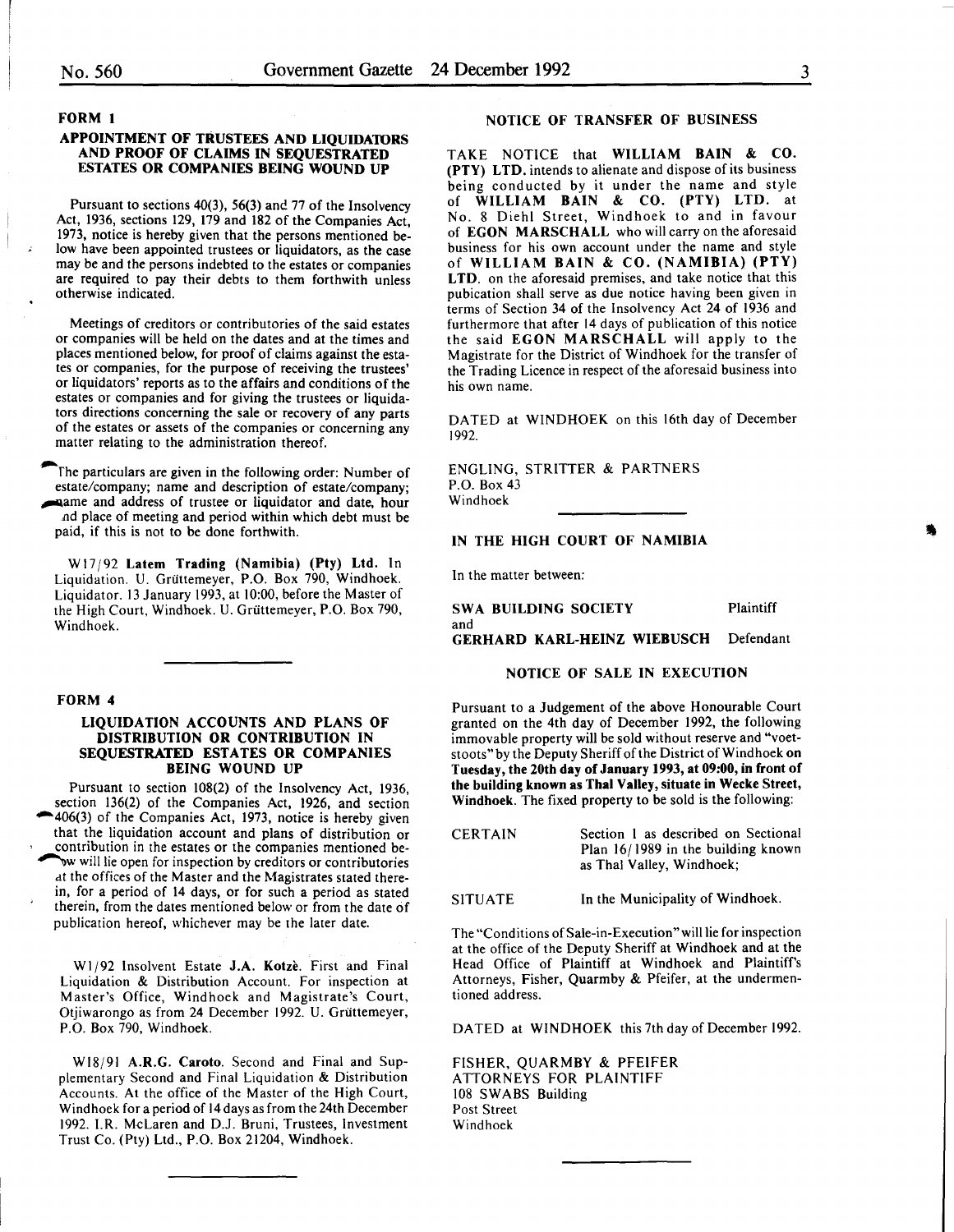# IN THE HIGH COURT OF NAMIBIA

### WINDHOEK, MONDAY 26 OCTOBER 1992 BEFORE THE HONOURABLE MR. JUSTICE HANNAH

In the matter between:

| <b>NAMIBIAN MARINE</b><br>RESOURCES (PROP) LTD.<br>and | Applicant  |
|--------------------------------------------------------|------------|
| FERINA (PROP) LTD.                                     | Respondent |
| and in the application to intervene of:                |            |
| SUDURHAVID (PROP) LTD.<br>in re                        | Applicant  |
| <b>NAMIBIAN MARINE</b><br>RESOURCES (PROP) LTD.        | Applicant  |
| and<br>FERINA (PROP) LTD.                              | Respondent |

Having heard Advocate SERRURIER SC, and with him Advocate TURCK, Counsel for the Applicant in the main application and Advocate SMUTS, Counsel for the Intervening Party, and having read the Notice of Motion and other documents filed of record:

#### IT IS ORDERED

- I. That leave be and is hereby granted to Sudurhavid (Prop) Ltd. to intervene in the application for liquidation between Namibian Marine Resources (Prop) Ltd. and Fenna (Prop) Ltd.
- 2. That the costs of the application to intervene will be costs in the liquidation application between Namibian Marine Resources (Prop) Ltd. and Ferina (Prop) Ltd.
- 3. That the intervening party is to file answering affidavits by 2 November 1992 at 16:00 and Namibian Marine Resources (Prop) Ltd. to file replying affidavits by not later than midday *5* November 1992.
- 4. That the application for provisional liquidation is postponed to 09:00 on 6 November 1992.

BY ORDER OF THE COURT

REGISTRAR (Lorentz & Bone)

# IN THE HIGH COURT OF NAMIBIA

WINDHOEK, FRIDAY 27 OCTOBER 1992 BEFORE THE HONOURABLE MR. JUSTICE TEEK

In the matter between:

EX PARTE:

SUDURHAVID (PROPRIETARY) LIMITED

In re:

| <b>NAMIBIAN MARINE RESOURCES</b><br>(PROPRIETARY) LIMITED | Applicant  |
|-----------------------------------------------------------|------------|
| and<br>FERINA (PROPRIETARY) LIMITED                       | Respondent |

Upon the Motion of Mrs. Turck, Counsel for the Applicant, and having read the Rule *nisi* issued by this Court on 6 November I992:

IT IS ORDERED:

I. That the return date of the said Rule *nisi* be and is hereby extended to 15 January 1993.

BY ORDER OF THE COURT

REGISTRAR

#### THE ALIENS ACT, 1937 NOTICE OF INTENTION OF CHANGE OF SURNAME

I, MANDUME NELENGE SEM, residing at Rundu and employed as a soldier, intend applying to the Minister of Home Affairs for authority under section 9 of the Aliens Act, 1937, to assume the surname KAUKUNGWA for the reasons that SEM is my grandfather's name.

I previously bore the names MANDUME NELENGE SEM.

Any person who objects to my assumption of the said surname of KAUKUNGWA should as soon as may be lodge his/her objection, in writing, with a statement of his/her reasons therefor, with the Magistrate of Rundu.

(Sgd.) M.N. SEM P.O. Box 1011 Grootfontein Dated: 3 December 1992 1027

-

• -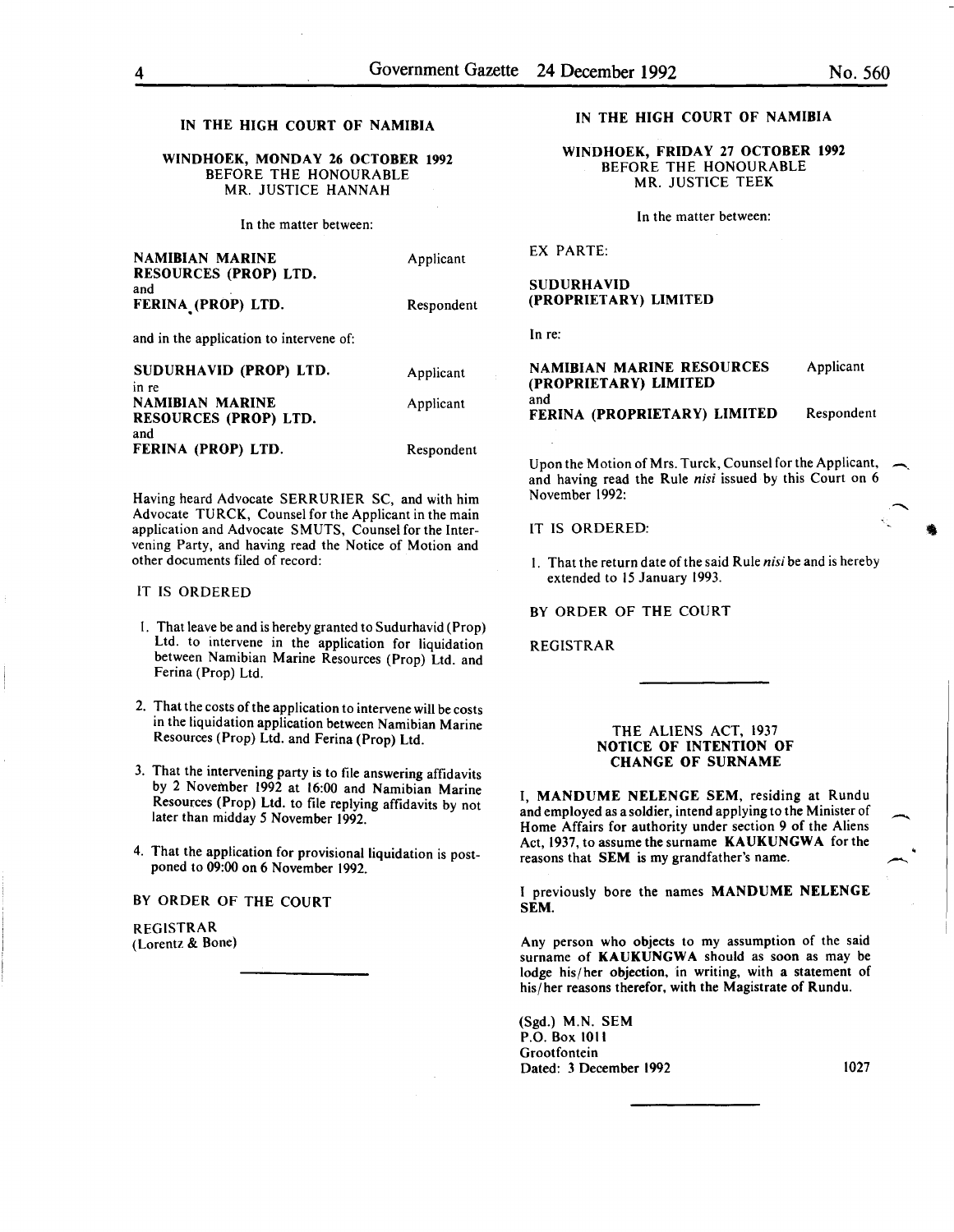### THE ALIENS ACT, 1937 NOTICE OF INTENTION OF CHANGE OF SURNAME

I, RUUSA ERASTUS, residing at Ondangwa and presently a student at Oluno Secondary School, Ondangwa, intend applying to the Minister of Home Affairs for authority under section 9 of the Aliens Act, 1937, to assume the surname NIILONGA for the reasons that ERAS-TUS is my father's christian name and not his surname.

I previously bore the names RUUSA ERASTUS.

Any person who objects to my assumption of the said surname of NIILONGA should as soon as may be lodge his/her objection, in writing, with a statement of his/her reasons therefor, with the Magistrate of Ondangwa.

(Sgd.) R. ERASTUS P.O. Box 346 Ondangwa Dated: 7 December 1992 1028

-

# THE ALIENS ACT, 1937 NOTICE OF INTENTION OF CHANGE OF SURNAME

I, LUKAS GRABIEL, residing at Windhoek and employed as a Worker at Eros Airport, intend applying to the Minister of Home Affairs for authority under section 9 of the Aliens Act, 1937, to assume the surname MWANYANGAPO for the reasons that GABRIEL is my father's surname.

I previously bore the names LUKAS GABRIEL.

Any person who objects to my assumption of the said surname of MWANYANGAPO should as soon as may be lodge his/ her objection, in writing, with a statement of his/ her reasons therefor, with the Magistrate of Windhoek.

(Sgd.) L. GABRIEL Dated: 7 December 1992 1029

## THE ALIENS ACT, 1937 NOTICE OF INTENTION OF CHANGE OF SURNAME

I, RAUNA PAULUS, residing at Oshakati and employed as a Teacher, intend applying to the Minister of Home Affairs for authority under section 9 of the Aliens Act, 1937, to assume the surname NEGUMBO for the reasons that PAULUS is my father's name.

I previously bore the names RAUNA PAULUS.

Any person who objects to my assumption of the said surname of NEGUMBO should as soon as may be lodge his/ her objection, in writing, with a statement of his/ her reasons therefor, with the Magistrate of Ondangwa.

(Sgd.) R. PAULUS P.O. Box 304 Oshakati Dated: 8 January 1992

1030

# THE ALIENS ACT, 1937 NOTICE OF INTENTION OF CHANGE OF SURNAME

I, MAGANA VICTORIA JARMANN residing at Erf 1473 Wanaheda and employed at Berger's Stores as a Computer Operator, intend applying to the Minister of Home Affairs for authority under section 9 of the Aliens Act, 1937, to assume the surname PIETERSEN for the reasons that I was adopted by my grandparents and grew up with their surname. All my documents carry the surname PIETERSEN.

I previously bore the names MAGANA VICTORIA JARMANN.

Any person who objects to my assumption of the said surname of PIETERSEN should as soon as may be lodge his/her objection, in writing, with a statement of his/her reasons therefor, with the Magistrate of Windhoek. ,

(Sgd.) M.V. JARMANN Dated: 13 April 1992 1031